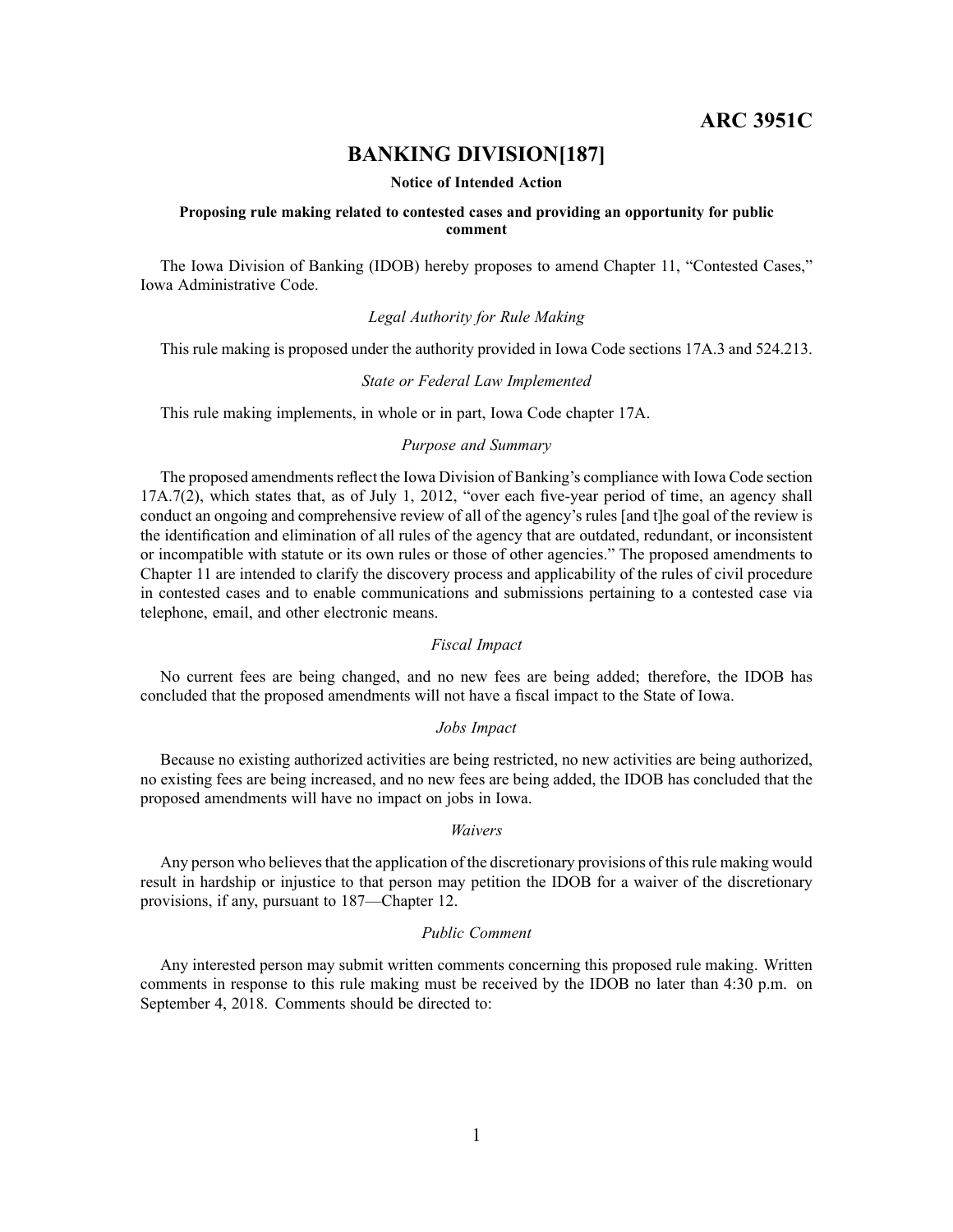Zak Hingst Iowa Division of Banking 200 East Grand Avenue, Suite 300 Des Moines, Iowa 50309-1827 Phone: 515.281.4014 Email: [zak.hingst@idob.state.ia.us](mailto:zak.hingst@idob.state.ia.us)

# *Public Hearing*

No public hearing is scheduled at this time. As provided in Iowa Code section 17A.4(1)"b," an oral presentation regarding this rule making may be demanded by 25 interested persons, <sup>a</sup> governmental subdivision, the Administrative Rules Review Committee, an agency, or an association having 25 or more members.

#### *Review by Administrative Rules Review Committee*

The Administrative Rules Review Committee, <sup>a</sup> bipartisan legislative committee which oversees rule making by executive branch agencies, may, on its own motion or on written reques<sup>t</sup> by any individual or group, review this rule making at its regular [monthly](https://www.legis.iowa.gov/committees/meetings/meetingsListComm?groupID=705&ga=87) meeting or at <sup>a</sup> special meeting. The Committee's meetings are open to the public, and interested persons may be heard as provided in Iowa Code section 17A.8(6).

The following rule-making actions are proposed:

ITEM 1. Amend rule 187—11.1(17A) as follows:

**187—11.1(17A) Scope and applicability of the Iowa Rules of Civil Procedure.** Except when inconsistent with Iowa Code chapter [524](https://www.legis.iowa.gov/docs/ico/chapter/2018/524.pdf), this chapter applies to contested case proceedings conducted by the Division of Banking division of banking. Except as expressly provided in Iowa Code chapter [17A](https://www.legis.iowa.gov/docs/ico/chapter/2018/17A.pdf) and these rules, the Iowa Rules of Civil Procedure do not apply to contested case proceedings. However, upon application by <sup>a</sup> party, the division may permit the use of procedures provided for in the Iowa Rules of Civil Procedure unless doing so would unreasonably complicate the proceedings or impose an undue hardship on <sup>a</sup> party.

ITEM 2. Amend rule **187—11.2(17A)**, definitions of "Contested case" and "Presiding officer," as follows:

*"Contested case"* means <sup>a</sup> proceeding defined by Iowa Code section [17A.2\(5\)](https://www.legis.iowa.gov/docs/ico/section/2018/17A.2.pdf) and includes any matter defined as <sup>a</sup> no factual dispute contested case under 1998 Iowa Acts, chapter 1202, section 14 Iowa Code section [17A.10A](https://www.legis.iowa.gov/docs/ico/section/2018/17A.10A.pdf).

*"Presiding officer"* means the superintendent of banking, the superintendent's designee or, under certain circumstances, the an administrative law judge.

ITEM 3. Amend subrule 11.5(2) as follows:

**11.5(2)** *Contents.* The notice of hearing shall contain the following information:

- *a.* A statement of the time, place, and nature of the hearing;
- *b.* A statement of the legal authority and jurisdiction under which the hearing is to be held;
- *c.* A reference to the particular sections of the statutes and rules involved;

*d.* A short and plain statement of the matters asserted. If the division or other party is unable to state the matters in detail at the time the notice is served, the initial notice may be limited to <sup>a</sup> statement of the issues involved. Thereafter, upon application, <sup>a</sup> more definite and detailed statement shall be furnished;

*e.* Identification of all parties including the name, address, and telephone number of the person who will act as advocate for the division or the state and of parties' counsel where known;

*f.* Reference to the procedural rules governing conduct of the contested case proceeding;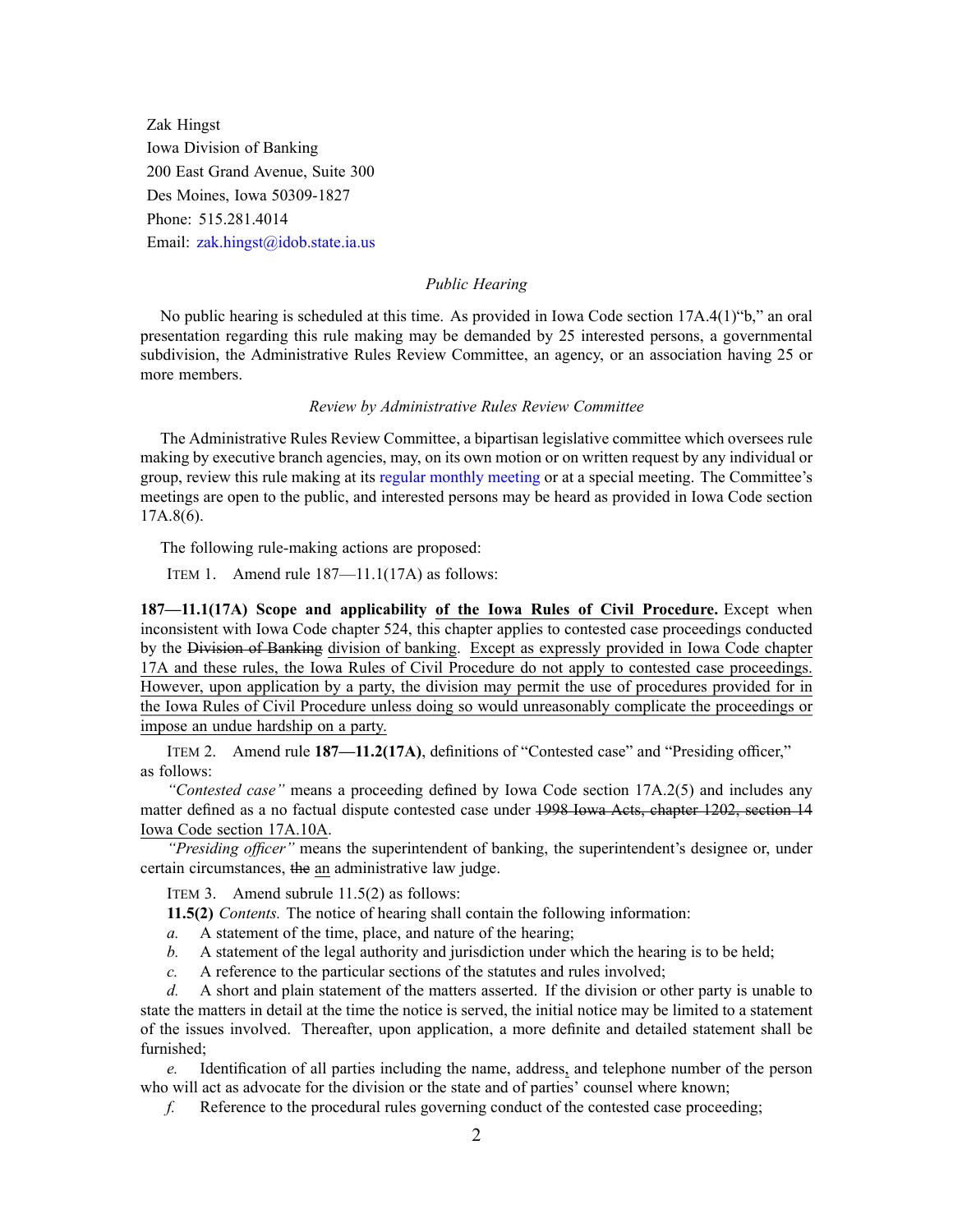*g.* Reference to the procedural rules governing informal settlement;

*h.* Identification of the presiding officer, if known. If not known, a description of who will serve as presiding officer (e.g., superintendent, superintendent's designee, administrative law judge from the department of inspections and appeals); and

*i.* Notification of the time period in which a party may request, pursuant to 1998 Iowa Acts, chapter  $1202$ , section  $15(1)$ , Iowa Code section  $17A.11$  and rule  $187-11.6(17A)$ , that the presiding officer be an administrative law judge.;

A statement requiring the respondent to submit an answer of the type specified in [subrule](https://www.legis.iowa.gov/docs/iac/rule/187.11.11.pdf) [11.11\(2\)](https://www.legis.iowa.gov/docs/iac/rule/187.11.11.pdf) within 20 days after service of the notice of hearing;

*k.* Information on whom to contact if, because of <sup>a</sup> disability, auxiliary aids or services are needed to enable <sup>a</sup> person to participate in the matter;

*l.* If applicable, the date, time, and manner of conduct of <sup>a</sup> prehearing conference under rule [187—11.16\(17A\)](https://www.legis.iowa.gov/docs/iac/rule/187.11.16.pdf); and

*m.* The mailing address and email address for filing with the division and notice of the option of email service as provided in subrule [11.12\(6\)](https://www.legis.iowa.gov/docs/iac/rule/187.11.12.pdf).

ITEM 4. Amend rule 187—11.8(17A) as follows:

**187—11.8(17A) Telephone and electronic proceedings.** The presiding officer may resolve preliminary procedural motions by telephone conference or other electronic means in which all parties have an opportunity to participate. Other telephone proceedings may be held by telephone or other electronic means with the consent of all parties. The presiding officer will determine the location of the parties and witnesses for telephone hearings held by telephone or other electronic means. The convenience of the witnesses or parties, as well as the nature of the case, will be considered when location is chosen. Disciplinary hearings will generally not be held by telephone or electronic means in the absence of consent by all parties, but the presiding officer may permit any witness to testify by telephone or other electronic means. Parties shall disclose at or prior to the prehearing conference whether any witness will be testifying by telephone or other electronic means. Objections, if any, shall be filed with the division and served on all parties at least three business days in advance of hearing.

ITEM 5. Amend rule 187—11.9(17A) as follows:

# **187—11.9(17A) Disqualification.**

**11.9(1)** A presiding officer or other person shall withdraw from participation in the making of any proposed or final decision in <sup>a</sup> contested case if that person:

*a.* Has <sup>a</sup> personal bias or prejudice concerning <sup>a</sup> party or <sup>a</sup> representative of <sup>a</sup> party;

*b.* Has personally investigated, prosecuted or advocated in connection with that case, the specific controversy underlying that case, another pending factually related contested case, or <sup>a</sup> pending factually related controversy that may culminate in <sup>a</sup> contested case involving the same parties;

*c.* Issubject to the authority, direction or discretion of any person who has personally investigated, prosecuted or advocated in connection with that contested case, the specific controversy underlying that contested case, or <sup>a</sup> pending factually related contested case or controversy involving the same parties;

*d.* Has acted as counsel to any person who is <sup>a</sup> private party to that proceeding within the pas<sup>t</sup> two years;

*e.* Has <sup>a</sup> personal financial interest in the outcome of the case or any other significant personal interest that could be substantially affected by the outcome of the case;

*f.* Has <sup>a</sup> spouse or relative within the third degree of relationship that: (1) is <sup>a</sup> party to the case, or an officer, director or trustee of <sup>a</sup> party; (2) is <sup>a</sup> lawyer in the case; (3) is known to have an interest that could be substantially affected by the outcome of the case; or (4) is likely to be <sup>a</sup> material witness in the case; or

*g.* Has any other legally sufficient cause to withdraw from participation in the decision making in that case.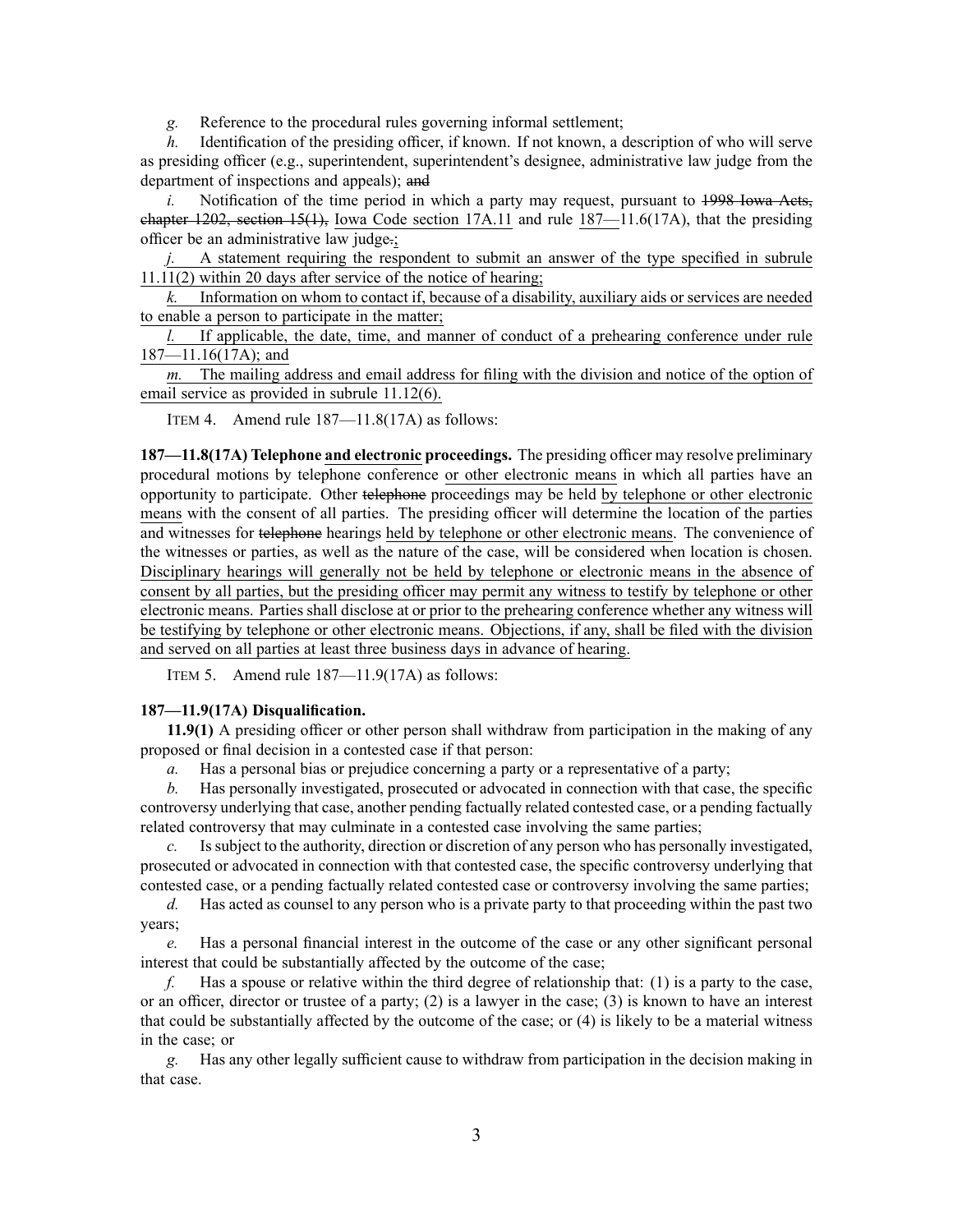**11.9(2)** The term "personally investigated" means taking affirmative steps to interview witnesses directly or to obtain documents or other information directly. The term "personally investigated" does not include general direction and supervision of assigned investigators, unsolicited receipt of information which is relayed to assigned investigators, review of another person's investigative work product in the course of determining whether there is probable cause to initiate <sup>a</sup> proceeding, or exposure to factual information while performing other division functions, including fact gathering for purposes other than investigation of the matter which culminates in <sup>a</sup> contested case. A person voluntarily appearing before the division waives any objection to <sup>a</sup> division staff member's participation in the appearance and later participation as <sup>a</sup> decision maker or aid to the decision maker in <sup>a</sup> contested case. Factual information relevant to the merits of <sup>a</sup> contested case received by <sup>a</sup> person who later serves as presiding officer in that case shall be disclosed if required by Iowa Code section [17A.17](https://www.legis.iowa.gov/docs/ico/section/17A.17.pdf) as amended by 1998 Iowa Acts, chapter 1202, section 19, [17A.17\(3\)](https://www.legis.iowa.gov/docs/ico/section/2018/17A.17.pdf) and subrules [11.9\(3\)](https://www.legis.iowa.gov/docs/iac/rule/187.11.9.pdf) and [11.23\(9\)](https://www.legis.iowa.gov/docs/iac/rule/187.11.23.pdf).

**11.9(3)** In <sup>a</sup> situation where <sup>a</sup> presiding officer or other person knows of information which might reasonably be deemed to be <sup>a</sup> basis for disqualification and decides voluntary withdrawal is unnecessary, that person shall submit the relevant information for the record by affidavit and shall provide for the record <sup>a</sup> statement of the reasons for the determination that withdrawal is unnecessary.

**11.9(4)** If <sup>a</sup> party asserts disqualification on any appropriate ground, including those listed in [subrule](https://www.legis.iowa.gov/docs/iac/rule/187.11.9.pdf) [11.9\(1\)](https://www.legis.iowa.gov/docs/iac/rule/187.11.9.pdf), the party shall file <sup>a</sup> motion supported by an affidavit pursuan<sup>t</sup> to 1998 Iowa Acts, chapter 1202, section 19(7) Iowa Code sections [17A.11\(3\)](https://www.legis.iowa.gov/docs/ico/section/2018/17A.11.pdf) and [17A.17\(7\)](https://www.legis.iowa.gov/docs/ico/section/2018/17A.17.pdf). The motion must be filed as soon as practicable after the reason alleged in the motion becomes known to the party.

**11.9(5)** If, during the course of the hearing, <sup>a</sup> party first becomes aware of evidence of bias or other grounds for disqualification, the party may move for disqualification but must establish the grounds by the introduction of evidence into the record.

**11.9(6)** A motion to disqualify <sup>a</sup> division staff member or other person shall first be directed to the affected division staff member or other person for determination. If the division staff member or other person determines that disqualification is appropriate, the division staff member or other person shall withdraw from further participation in the case. If the division staff member or other person determines that withdrawal is not required, the presiding officer shall promptly review that determination, provided that, if the person at issue is an administrative law judge, the review shall be by the division. If the presiding officer determines that disqualification is appropriate, the presiding officer or other person shall withdraw. If the presiding officer determines that withdrawal is not required, the presiding officer shall enter an order to that effect. A party asserting disqualification may seek an interlocutory appeal under rule [187—11.25\(17A\)](https://www.legis.iowa.gov/docs/iac/rule/187.11.25.pdf), if applicable, and seek <sup>a</sup> stay under rule [187—11.29\(17A\)](https://www.legis.iowa.gov/docs/iac/rule/187.11.29.pdf).

ITEM 6. Amend subrule 11.11(2) as follows:

**11.11(2)** *Answer.* An answer shall be filed within 20 days of service of <sup>a</sup> petition unless otherwise ordered. A party may move to dismiss or apply for <sup>a</sup> more definite and detailed statement when appropriate.

An Unless otherwise provided in the notice of hearing, an answer shall show on whose behalf it is filed and specifically admit, deny, or otherwise answer all material allegations of the pleading to which it responds. It shall state any facts deemed to show an affirmative defense and contain as many additional defenses as the pleader may claim.

An Unless otherwise provided in the notice of hearing, an answer shall state the name, address and telephone number of the person filing the answer, the person or entity on whose behalf it is filed, and the attorney representing that person, if any.

Any allegation in the petition not denied in the answer is considered admitted. The presiding officer may refuse to consider any defense not raised in the answer which could have been raised on the basis of facts known when the answer was filed if any party would be prejudiced.

ITEM 7. Amend subrule 11.12(4) as follows:

**11.12(4)** *Filing—how and when made.* Except where otherwise provided by law, <sup>a</sup> document is deemed filed at the time it is delivered to the division of banking, delivered to an established courier service for immediate delivery to that office,  $\Theta$  mailed by first-class mail or state interoffice mail to that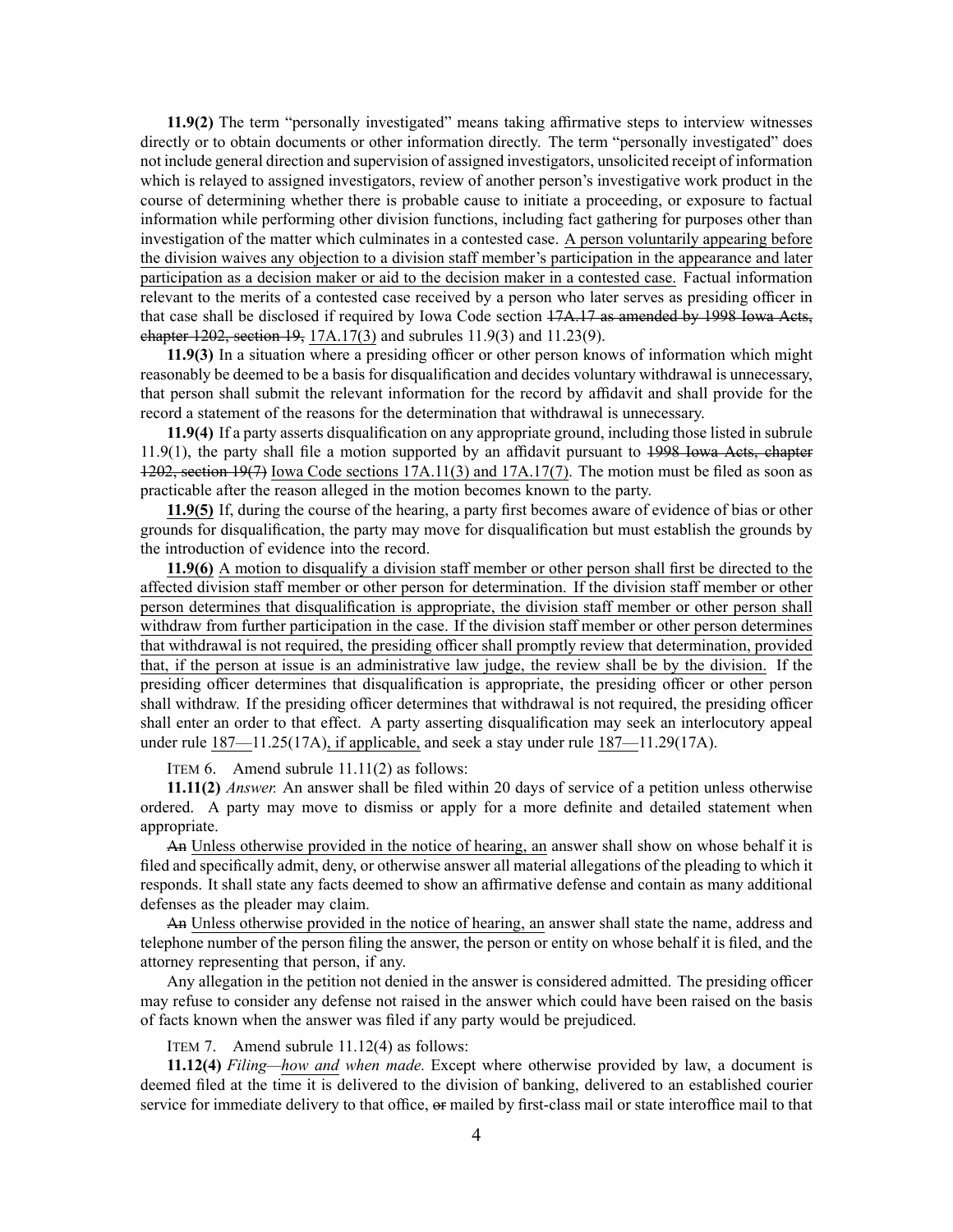office, so long as there is proof of mailing, or delivered by electronic transmission to the email address specified in the notice of hearing. Filing by electronic transmission is complete upon transmission unless the party making the filing learns the attempted filing did not reach the division. The division will not provide <sup>a</sup> mailed file-stamped copy of documents that are filed by email or other approved electronic means.

ITEM 8. Adopt the following **new** subrule 11.12(6):

**11.12(6)** *Electronic service.* The presiding officer may by order or <sup>a</sup> party or <sup>a</sup> party's attorney may by consent permit service of particular documents by email or similar electronic means, unless precluded by <sup>a</sup> provision of law. In the absence of such an order or consent, electronic transmission shall not satisfy service requirements but may be used to supplement service when rapid notice is desirable. Consent to electronic service by <sup>a</sup> party or <sup>a</sup> party's counsel shall be in writing, may be accomplished through electronic transmission to the board and other parties, and shall specify the email address for such service. Service by electronic transmission is complete upon transmission unless the board or party making service learns the attempted service did not reach the party to be served.

ITEM 9. Amend rule 187—11.13(17A) as follows:

#### **187—11.13(17A) Discovery.**

**11.13(1)** Discovery procedures applicable in civil actions are applicable in contested cases. Unless lengthened or shortened by these rules or by order of the presiding officer, time periods for compliance with discovery shall be as provided in the Iowa Rules of Civil Procedure. The scope of discovery described in Iowa Rule of Civil Procedure 1.503 shall apply to contested case proceedings.

**11.13(2)** Any motion relating to discovery shall allege that the moving party has previously made <sup>a</sup> good-faith attempt to resolve the discovery issues involved with the opposing party. Motions in regard to discovery shall be ruled upon by the presiding officer. Opposing parties shall be afforded the opportunity to respond within ten days of the filing of the motion unless the time is shortened as provided in [subrule](https://www.legis.iowa.gov/docs/iac/rule/187.11.13.pdf) [11.13\(1\)](https://www.legis.iowa.gov/docs/iac/rule/187.11.13.pdf). The presiding officer may rule on the basis of the written motion and any response, or may order argumen<sup>t</sup> on the motion. The following discovery procedures available in the Iowa Rules of Civil Procedure are available to the parties in <sup>a</sup> contested case proceeding: depositions upon oral examination or written questions; written interrogatories; production of documents, electronically stored information, and things; and requests for admission. The time frames for discovery in the specific Iowa Rules of Civil Procedure govern those specific procedures, unless they are lengthened or shortened by the presiding officer.

*a.* Iowa Rules of Civil Procedure 1.701 through 1.717 regarding depositions shall apply to any depositions taken in <sup>a</sup> contested case proceeding. Any party taking <sup>a</sup> deposition in <sup>a</sup> contested case shall be responsible for any deposition costs, unless otherwise specified or allocated in an order. Deposition costs include, but are not limited to, reimbursement for mileage of the deponent, costs of <sup>a</sup> certified shorthand reporter, and exper<sup>t</sup> witness fees, as applicable.

*b.* Iowa Rule of Civil Procedure 1.509 shall apply to any interrogatories propounded in <sup>a</sup> contested case proceeding.

*c.* Iowa Rule of Civil Procedure 1.512 shall apply to any requests for production of documents, electronically stored information, and things in <sup>a</sup> contested case proceeding.

*d.* Iowa Rule of Civil Procedure 1.510 shall apply to any requests for admission in <sup>a</sup> contested case proceeding. Iowa Rule of Civil Procedure 1.511 regarding the effect of an admission shall apply in contested case proceedings.

**11.13(3)** Evidence obtained in discovery may be used in the contested case proceeding if that evidence would otherwise be admissible in that proceeding. The mandatory disclosure and discovery conference requirements in Iowa Rules of Civil Procedure 1.500 and 1.507 do not apply to contested case proceedings. However, upon application by <sup>a</sup> party, the presiding officer may order the parties to comply with these procedures unless doing so would unreasonably complicate the proceedings or impose an undue hardship. As <sup>a</sup> practical matter, the purpose of the disclosure requirements and discovery conference is served by the division's obligation to supply the information that is described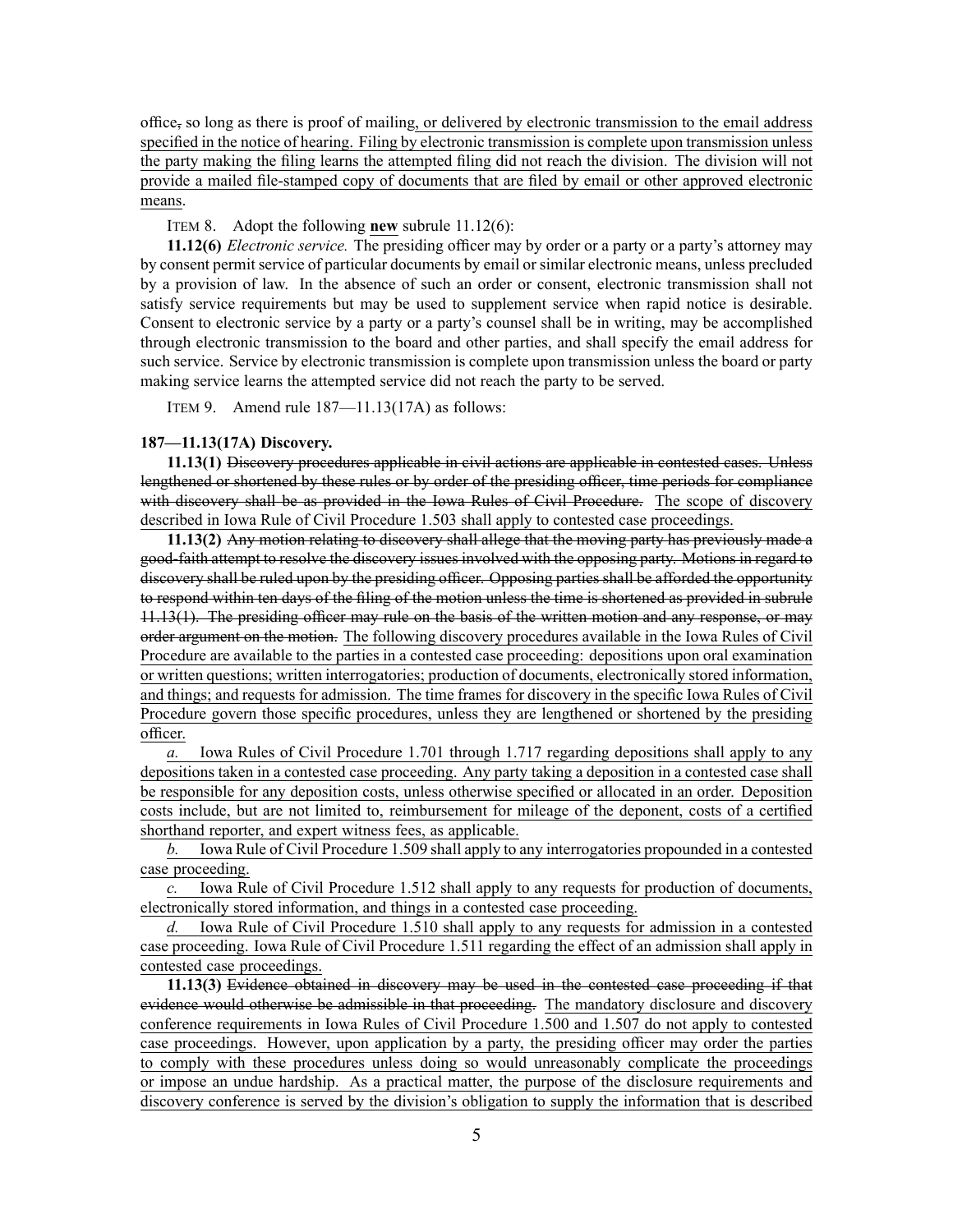in Iowa Code section [17A.13\(2\)](https://www.legis.iowa.gov/docs/ico/section/2018/17A.13.pdf) upon reques<sup>t</sup> while <sup>a</sup> contested case is pending and by the mutual exchange of information that is required in <sup>a</sup> prehearing conference under rule [187—11.16\(17A\)](https://www.legis.iowa.gov/docs/iac/rule/187.11.16.pdf).

**11.13(4)** Iowa Rule of Civil Procedure 1.508 shall apply to discovery of any experts identified by <sup>a</sup> party to <sup>a</sup> contested case proceeding.

**11.13(5)** Discovery shall be served on all parties to the contested case proceeding but shall not be filed with the division.

**11.13(6)** A party may file <sup>a</sup> motion to compel or other motion related to discovery in accordance with this subrule. Any motion filed with the division relating to discovery shall allege that the moving party has previously made <sup>a</sup> good-faith attempt to resolve the discovery issues involved with the opposing party. Motions in regard to discovery shall be ruled upon by the presiding officer. Opposing parties shall be afforded the opportunity to respond within ten days of the filing of the motion unless the time is lengthened or shortened by the presiding officer. The presiding officer may rule on the basis of the written motion and any response, or may order argumen<sup>t</sup> on the motion.

**11.13(7)** Evidence obtained in discovery may be used in the contested case proceeding if that evidence would otherwise be admissible in that proceeding.

ITEM 10. Amend paragraph **11.14(1)"a"** as follows:

*a.* A division subpoena shall be issued to <sup>a</sup> party on request. Such <sup>a</sup> reques<sup>t</sup> must be in writing. In the absence of good cause for permitting later action, <sup>a</sup> reques<sup>t</sup> for <sup>a</sup> subpoena must be received at least three days before the scheduled hearing. The reques<sup>t</sup> shall include the name, address, email address, and telephone number of the requesting party.

ITEM 11. Amend rule 187—11.16(17A) as follows:

## **187—11.16(17A) Prehearing conference and disclosures.**

**11.16(1)** Any party may reques<sup>t</sup> <sup>a</sup> prehearing conference. A written reques<sup>t</sup> for prehearing conference or an order for prehearing conference on the presiding officer's own motion shall be filed not less than seven days prior to the hearing date. A prehearing conference shall be scheduled not less than three business days prior to the hearing date.

Written notice of the prehearing conference shall be given by the presiding officer to all parties. For good cause the presiding officer may permit variances from this rule.

**11.16(2)** Each party shall bring disclose at or prior to the prehearing conference:

*a.* A final list of the witnesses who the party anticipates will testify at hearing. Witnesses not listed may be excluded from testifying unless there was good cause for the failure to include their names; and

*b.* A final list of exhibits which the party anticipates will be introduced at hearing. Exhibits other than rebuttal exhibits that are not listed may be excluded from admission into evidence unless there was good cause for the failure to include them.

*c.* Witness or exhibit lists may be amended subsequent to the prehearing conference within the time limits established by the presiding officer at the prehearing conference. Any such amendments must be served on all parties.

**11.16(3)** In addition to the requirements of subrule [11.16\(2\)](https://www.legis.iowa.gov/docs/iac/rule/187.11.16.pdf), the parties at <sup>a</sup> prehearing conference may:

- *a.* Enter into stipulations of law or fact;
- *b.* Enter into stipulations on the admissibility of exhibits;
- *c.* Identify matters which the parties intend to reques<sup>t</sup> be officially noticed;
- *d.* Enter into stipulations for waiver of any provision of law; and
- *e.* Consider any additional matters which will expedite the hearing.

**11.16(4)** Prehearing conferences shall be conducted by telephone unless otherwise ordered. Parties shall exchange and receive witness and exhibit lists in advance of <sup>a</sup> telephone prehearing conference. Unless otherwise provided in the order setting <sup>a</sup> prehearing conference, the prehearing conference shall be conducted by an administrative law judge.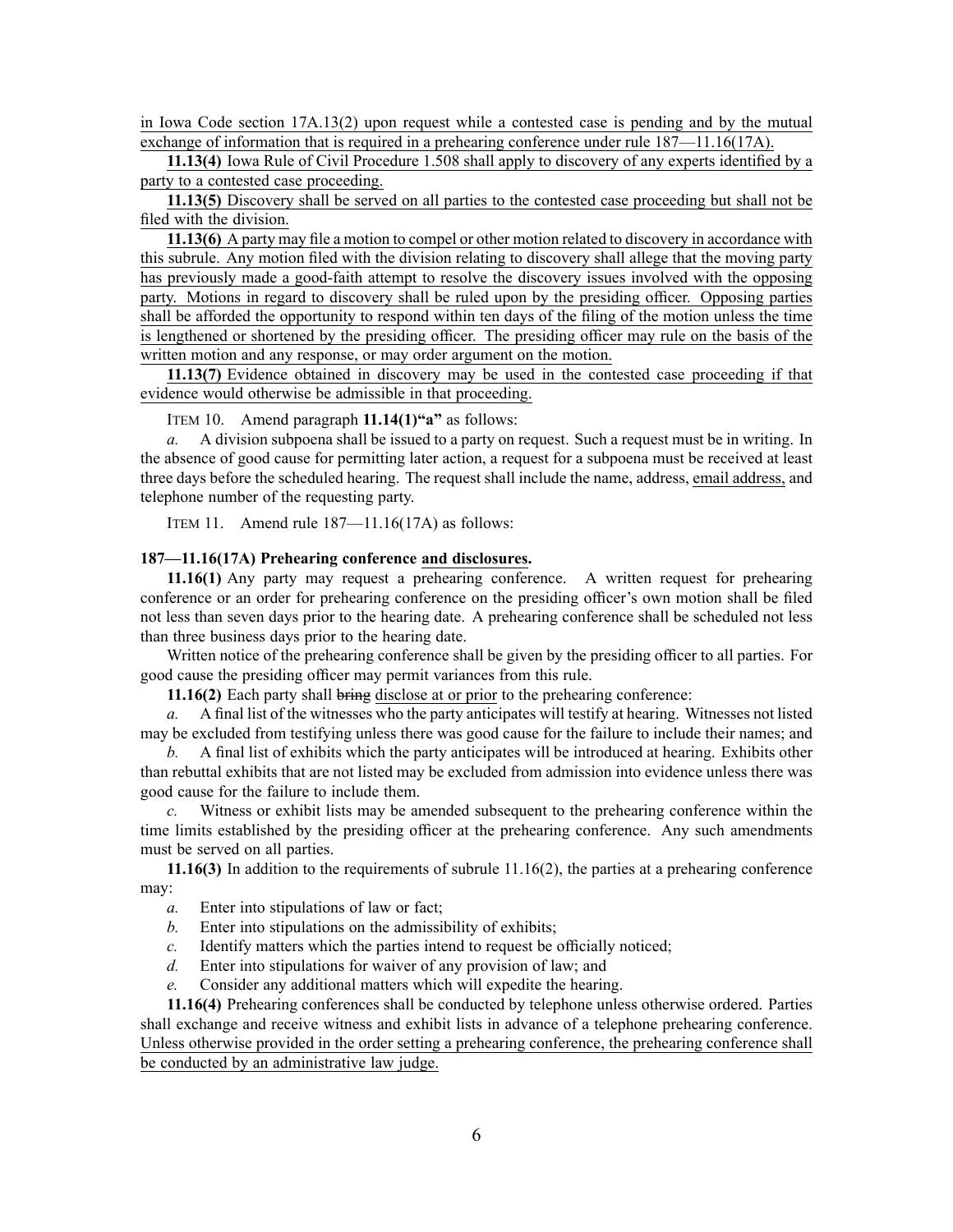**11.16(5)** The parties shall exchange copies of all exhibits marked for introduction at hearing in the manner provided in subrule [11.21\(4\)](https://www.legis.iowa.gov/docs/iac/rule/187.11.21.pdf) no later than three business daysin advance of hearing, or as ordered by the presiding officer at the prehearing conference.

ITEM 12. Amend rule 187—11.20(17A) as follows:

## **187—11.20(17A) Hearing procedures.**

**11.20(1)** The presiding officer presides at the hearing, and may rule on motions, require briefs, issue <sup>a</sup> proposed decision, and issue such orders and rulings as will ensure the orderly conduct of the proceedings.

**11.20(2)** All objections shall be timely made and stated on the record.

**11.20(3)** Parties have the right to participate or to be represented in all hearings or prehearing conferences related to their case. Partnerships, corporations, or associations may be represented by any member, officer, director, shareholder, or duly authorized agent. Any party may be represented by an attorney, or another person authorized by law, at the party's expense.

**11.20(4)** Subject to terms and conditions prescribed by the presiding officer, parties have the right to introduce evidence on issues of material fact, cross-examine witnesses presen<sup>t</sup> at the hearing as necessary for <sup>a</sup> full and true disclosure of the facts, presen<sup>t</sup> evidence in rebuttal, and submit briefs and engage in oral argument.

**11.20(5)** The presiding officer shall maintain the decorum of the hearing and may refuse to admit or may expel anyone whose conduct is disorderly.

**11.20(6)** Witnesses may be sequestered during the hearing.

**11.20(7)** The presiding officer shall conduct the hearing in the following manner:

*a.* The presiding officer shall give an opening statement briefly describing the nature of the proceedings;

- *b.* The parties shall be given an opportunity to presen<sup>t</sup> opening statements;
- *c.* Parties shall presen<sup>t</sup> their cases in the sequence determined by the presiding officer;

*d.* Each witness shall be sworn or affirmed by the presiding officer or the court reporter, and be subject to examination and cross-examination. The presiding officer may limit questioning in <sup>a</sup> manner consistent with law;

*e.* When all parties and witnesses have been heard, parties may be given the opportunity to presen<sup>t</sup> final arguments.

**11.20(8)** Depositions may be used at hearing to the extent permitted by Iowa Rule of Civil Procedure 1.704.

**11.20(9)** Witnesses are entitled to be represented by an attorney at their own expense. The attorney may assert legal privileges personal to the client but may not make other objections. The attorney may only ask questions of the client to preven<sup>t</sup> <sup>a</sup> misstatement from entering the record.

**11.20(10)** The parties in <sup>a</sup> contested case shall be responsible for any witness fees and expenses incurred by witnesses appearing at the contested case hearing, unless otherwise specified or allocated in an order. The costs for lay witnesses shall be determined in accordance with Iowa Code section [622.69](https://www.legis.iowa.gov/docs/ico/section/2018/622.69.pdf). The costs for expert witnesses shall be determined in accordance with Iowa Code section [622.72](https://www.legis.iowa.gov/docs/ico/section/2018/622.72.pdf). Witnesses are entitled to reimbursement for mileage and may be entitled to reimbursement for meals and lodging, as incurred.

ITEM 13. Amend subrule 11.21(4) as follows:

**11.21(4)** The party seeking admission of an exhibit must provide opposing parties with an opportunity to examine the exhibit prior to the ruling on its admissibility. Copies of documents should normally be provided to opposing parties. All exhibits admitted into evidence shall be appropriately marked and be made par<sup>t</sup> of the record. The state's exhibits shall be marked numerically, and the applicant's or respondent's exhibits shall be marked alphabetically.

All exhibits admitted into evidence shall be appropriately marked and be made par<sup>t</sup> of the record.